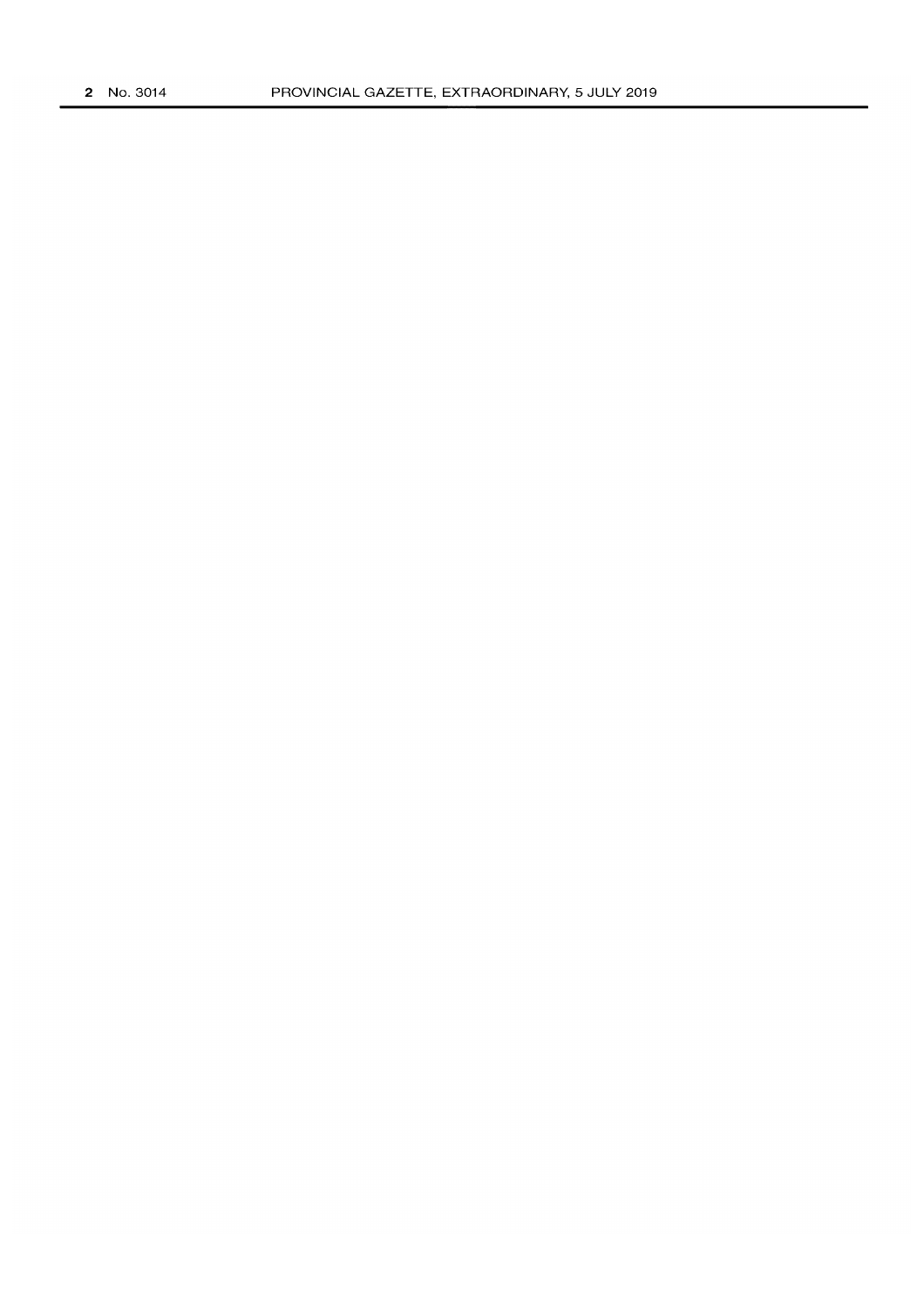## **CONTENTS**

|    |                                                                                                                       | Gazette<br>No. | Page<br>No. |
|----|-----------------------------------------------------------------------------------------------------------------------|----------------|-------------|
|    | <b>GENERAL NOTICES • ALGEMENE KENNISGEWINGS</b>                                                                       |                |             |
| 79 | Local Government: Municipal Structures Act, 1998: By-election in Ward 4 of Modimolle-Mokgophong Local<br>Municipality | 3014           |             |